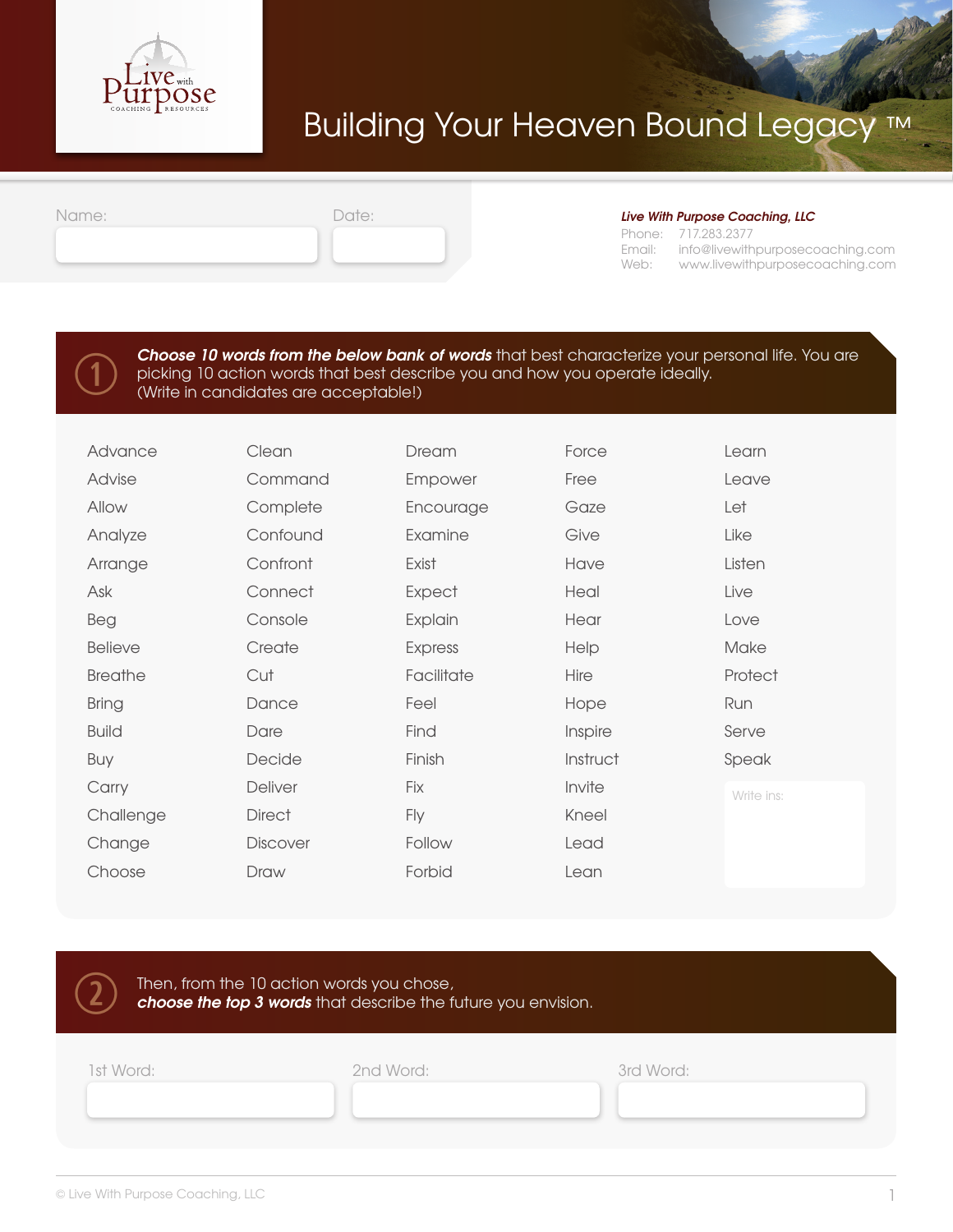

4

**Choose 5 words from the next bank of words** that best describe your top spiritual gifts, unique talents and primary desire(s) to serve others. (Write in candidates are acceptable!)

| Administering   | Evangelism      | <b>Missions</b> | Supporting     |
|-----------------|-----------------|-----------------|----------------|
| Aiding          | Excellence      | <b>Music</b>    | Teaching       |
| Art             | Exhortation     | Organizing      | Transportation |
| <b>Building</b> | (Encouragement) | Planning        | Traveling      |
| <b>Business</b> | Feeding         | Politics        | Working        |
| Cleaning        | Giving          | Prayer          | Worship        |
| Comforting      | Harvest         | Preaching       | Writing        |
| Computers       | Healing         | Prophesy        |                |
| Cooking         | Health          | Reading         | Write ins:     |
| Counsel         | Hospitality     | Revival         |                |
| Dancing         | Intercession    | Running         |                |
| Deliverance     | Leading         | Salvation       |                |
| Dental          | Love            | Serving         |                |
| Economics       | Massage         | Sowing          |                |
| Education       | Medicine        | Singing         |                |
| Entertain       | Mercy           | Sports          |                |

Narrow your top 5 service or gifting words by condensing *to no more than 2 top* service or gifting words. These should be the two that you are most passionate about for your life.

1st Word: 2nd Word: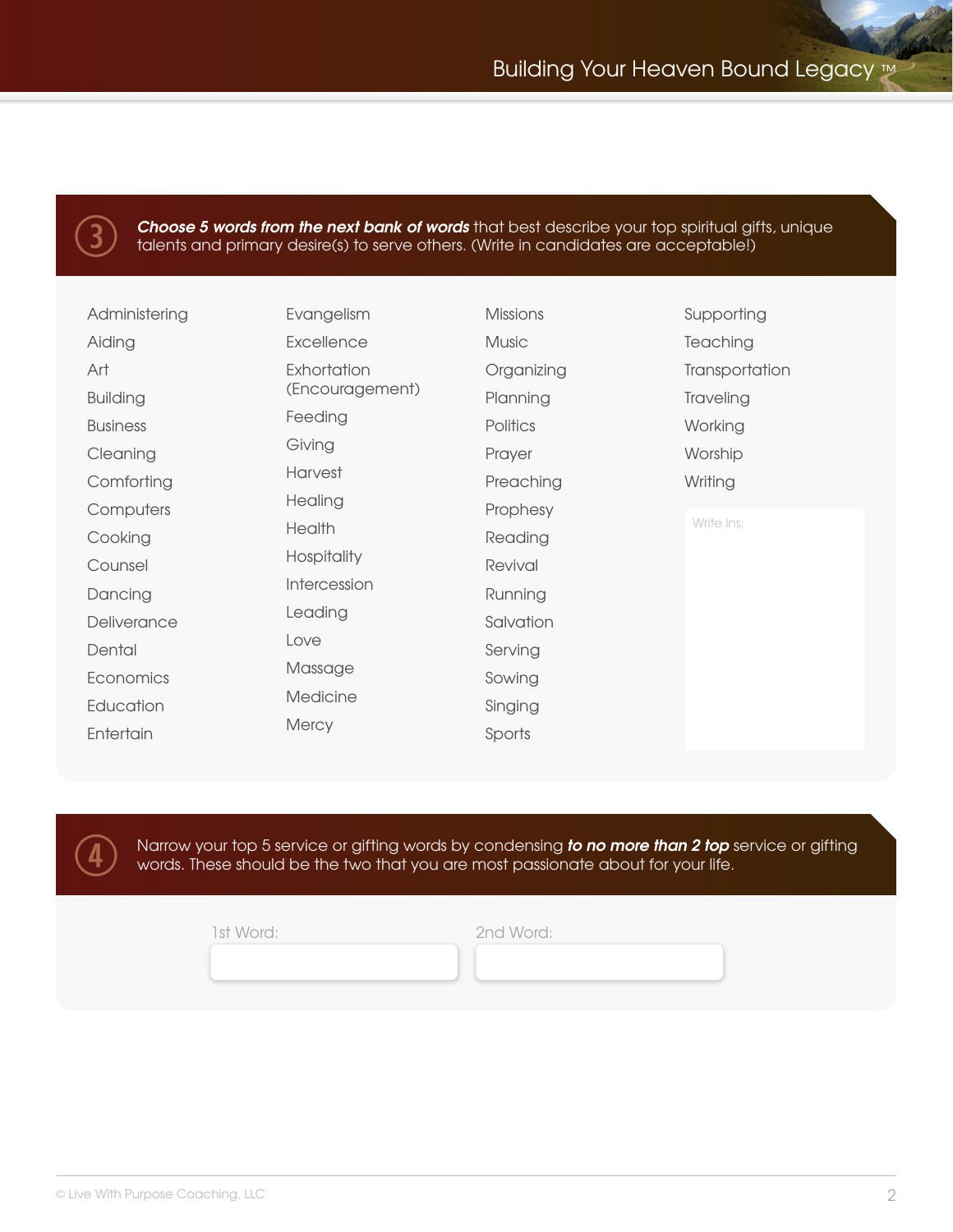

*Choose up to 3 primary target groups from the next bank of words* that will represent your life's primary work and/or ministry focus. (Write in candidates are acceptable!)

| Abused                   | <b>Divorced</b>          | Medical/Science      | Singles                 |
|--------------------------|--------------------------|----------------------|-------------------------|
| Africa                   | Earth                    | Men                  | Single Parents          |
| <b>African Americans</b> | <b>Elderly</b>           | Mentally III         | <b>Social Services</b>  |
| All peoples              | Economic Systems         | <b>Mission Field</b> | South America           |
| America                  | <b>Education Systems</b> | <b>Musicians</b>     | <b>Terminally III</b>   |
| Artists                  | Entrepreneurs            | Needy                | <b>Under Privileged</b> |
| Asia                     | Eternity                 | Neglected            | Violent                 |
| Asians                   | Europe                   | Oppressed            | Offenders/Prisoners     |
| <b>Athletes</b>          | <b>Family Systems</b>    | Orphans              | Veterans/Soldiers       |
| <b>Blind</b>             | Heaven                   | Political System     | Weak                    |
| <b>Broken</b>            | <b>Hispanics</b>         | Poor                 | Wealthy                 |
| <b>Business World</b>    | Hungry                   | Possessed            | Women                   |
| Children                 | Hurting                  | Pre-believers        | Widows                  |
| Church                   | <b>Illiterate</b>        | Religious System     | Write ins:              |
| <b>Cities</b>            | Legal Systems            | Saved                |                         |
| Civil Systems            | Lost                     | Searching            |                         |
| Deaf                     | <b>Married</b>           | Sick                 |                         |



The clarity of your target helps you define the clarity in your life. *Narrow it to 1* from the 3 primary target groups that you chose. Choose the one that best captures your heart and mission.

One Word: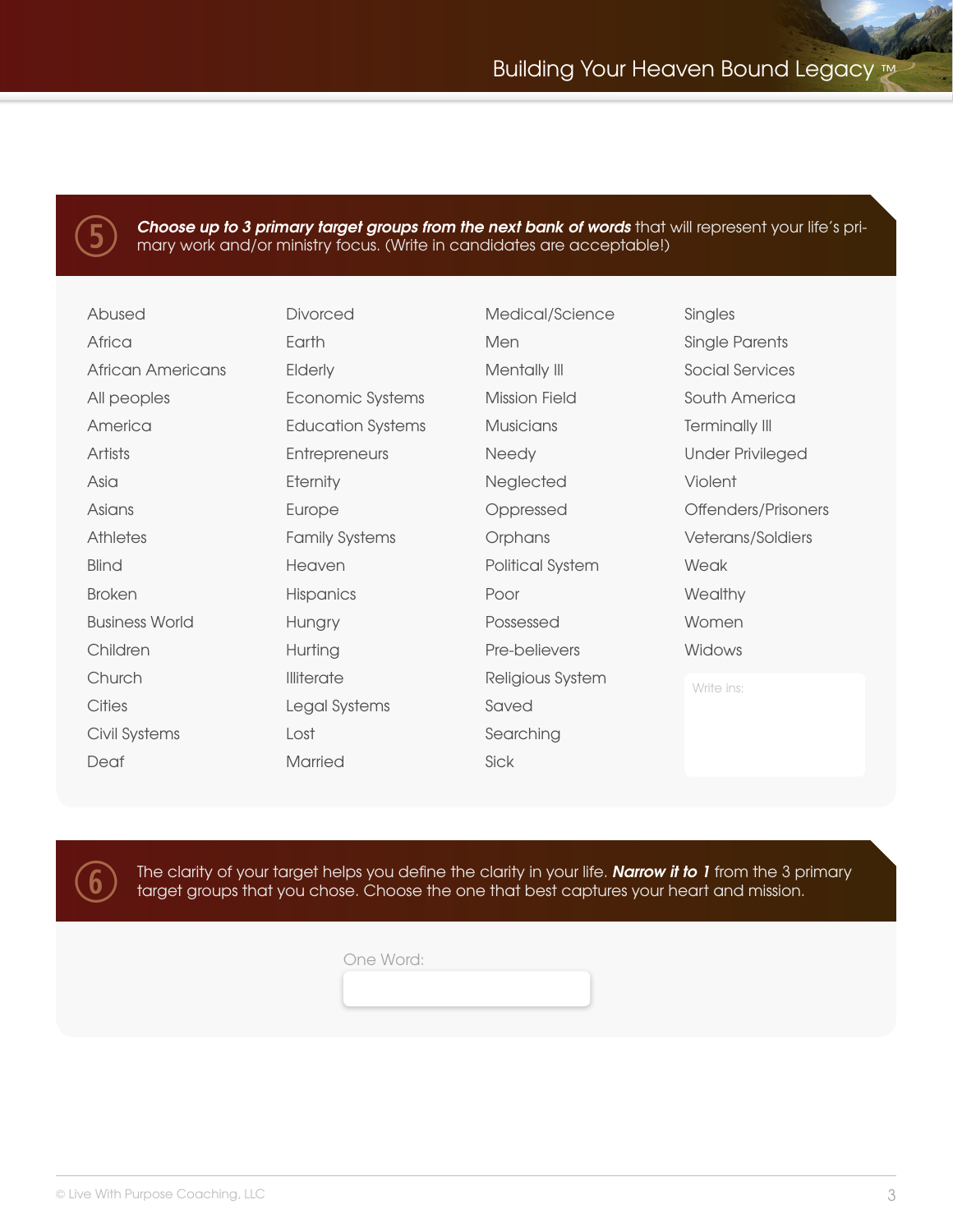$\overline{O}$ 

8

We will now have you write your legacy summary. Below is a ministry example. It helps you and others understand how your life happens and who it affects most. It declares "this is my life mission statement."

## *Example:*

FREE – RECONCILE – INSPIRE Prayer & Revival All Peoples

## *YOUR Legacy Summary:*

*We will now have you write your life legacy mission statement.* As you read your legacy summary, realize that this is your "true north." This is where you life compass needs to point for you to live out of the abundance the Lord has prepared for you. Are you facing the correct direction currently? Your life mission statement might change through the varying seasons in your life, however, it is your current true north. Remember one thing: it MUST fully capture your heart and soul. If it doesn't, then you might need to go through a season of prayer and re-do this process with a mentor, coach, spiritual leader or advisor who you can confide in.

## *Example:*

"My mission in life is to free, reconcile & inspire all peoples of the Earth through prayer and revival."

## *YOUR Life Legacy Mission Statement:*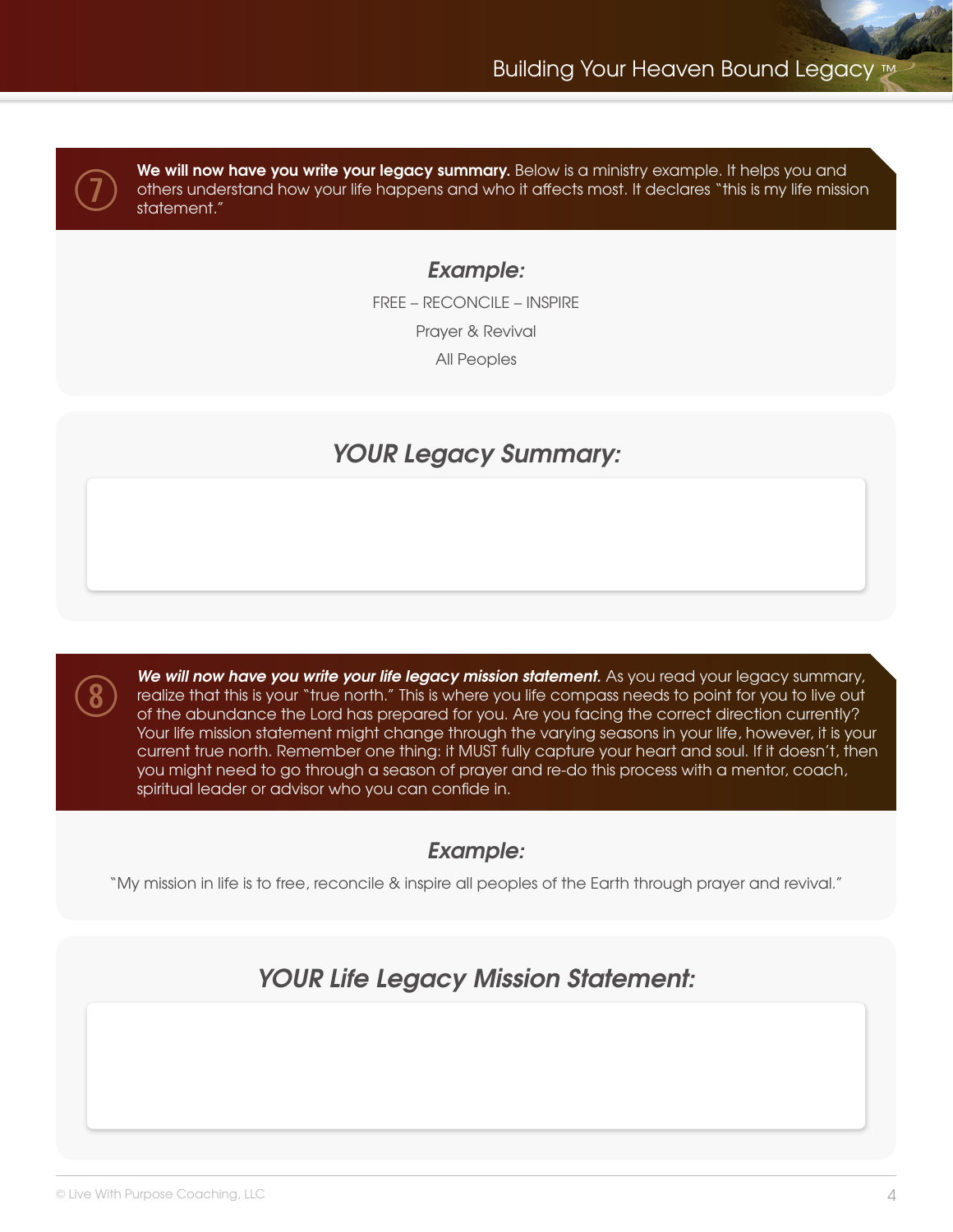# *Building Your Heaven Bound Legacy Story*

Imagine yourself at a date *at least 2* years from today. Pick an exact date and write it above. You are now free to use your time however you want. You have no limitations. What are you doing? Create a vision for what's next for you personally in life. What do you believe God desires for you during this next season of life? Consider the most powerful use of your time, your spiritual gifting, what gives you the most energy and satisfaction, what you're most passionate about, and what would be most fun. Ask yourself what would make you the proudest and what would make the biggest difference in the world for the glory of God. Do you know what the ONE LIFE FOCUS or ACTIVITY is that would keep you absolutely captivated and inspired for the rest of your life as you seek to live out a God honoring legacy?

Name: Your Future Date:

Write a story in the limited space below that tells your story. You can write it in bullet fashion, take notes, or form paragraphs, but you *can't go outside of the space* allotted in the box below!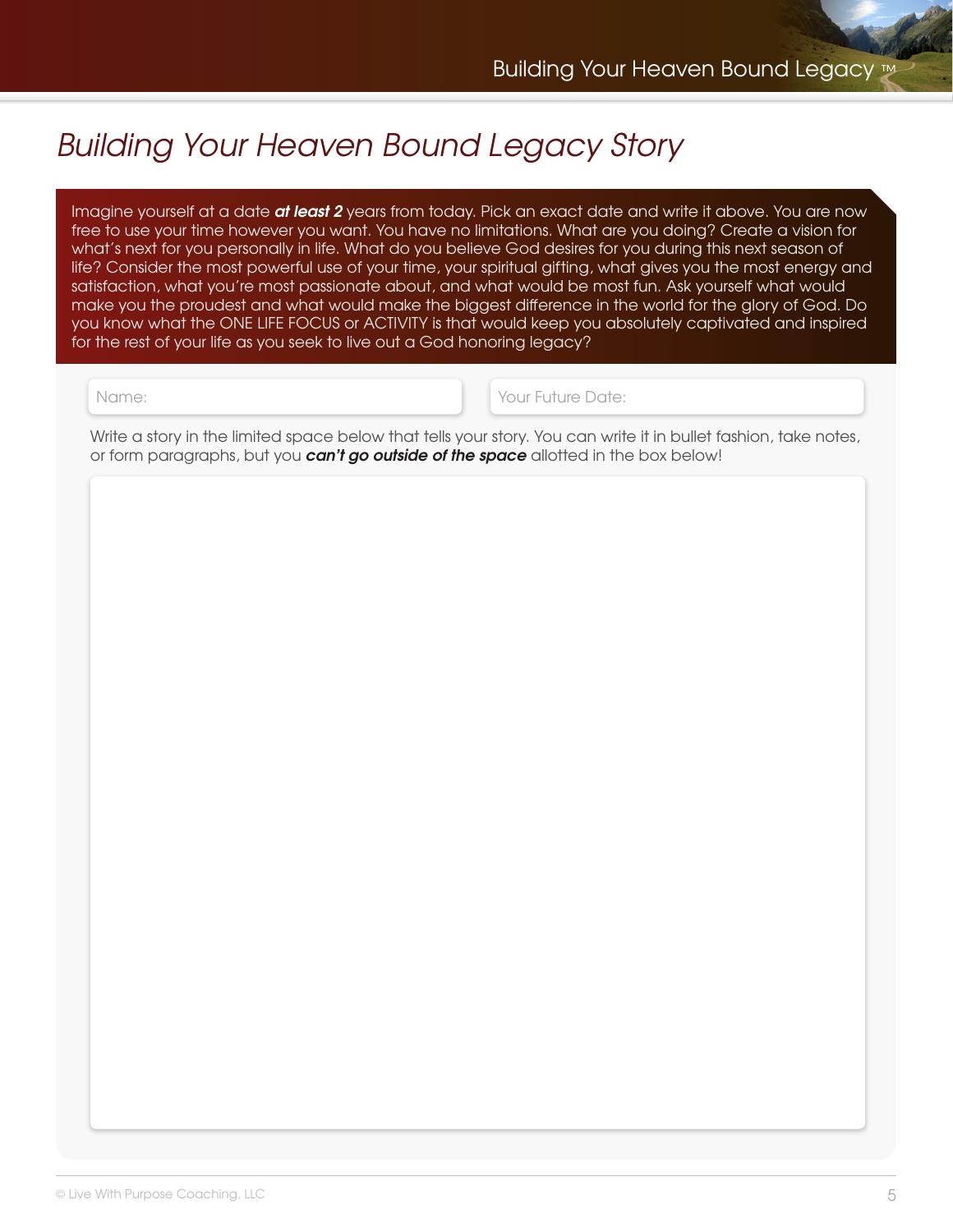# *Additional Dream Catapult Resources*

### **Dream Pursuit Ground Rules**

5 Keys to Putting Your Career & Life Mission Together:

- **1. Faith** Have you taken your biggest dream in life before God in prayer recently?
- **2. Passion** Where and how do you spend most of your time now?
- **3. Competency** You need to understand what your unique abilities, spiritual gifts and talents are so you can best align them with the pursuit of your dreams. (See resources at the end of this tool)
- **4. Value** What can you do to create unique value for others in the world?
- **5. Connections** Do you know anyone who has already achieved your dream? Find people that have already pursued similar dreams that you are seeking. Spend time with them and learn from them. You don't need to re-invent the wheel, and we certainly don't want you to repeat or replay any mistakes en route to getting there.

\*These Insights are from: Your Path to Living a Life of Deep Purpose™. It is a Copyright of Joe Sharp and Live With Purpose Coaching. Additional resources found at: http://www.runningdownyourdreams.com/products.php

## **7 Decisions That Determine Success:**

- 1. "The Responsible Decision": **The Buck Stops Here:** I am responsible for my success.
- 2. "The Guided Decision": **I Will Seek Wisdom:** I will listen to the counsel of wise men/women.
- 3. "The Active Decision": **I Am A Person of Action:** I will always choose to act.
- 4. "The Certain Decision": **I Have A Decided Heart:** I will move now and not look back.
- 5. "The Joyful Decision": **I Will Choose To Be Happy:** I am the possessor of a grateful spirit.
- 6. "The Compassionate Decision": **I Will Greet This Day With a Forgiving Spirit:** I will forgive those who criticize me unjustly.
- 7. "The Persistent Decision": **I Will Persist Without Exception:** I will focus on progress and results.

\*These Insights are from: The Traveler's Gift. It is a Copyright of Andy Andrews. Additional resources found at: http://www.andyandrews.com/store/